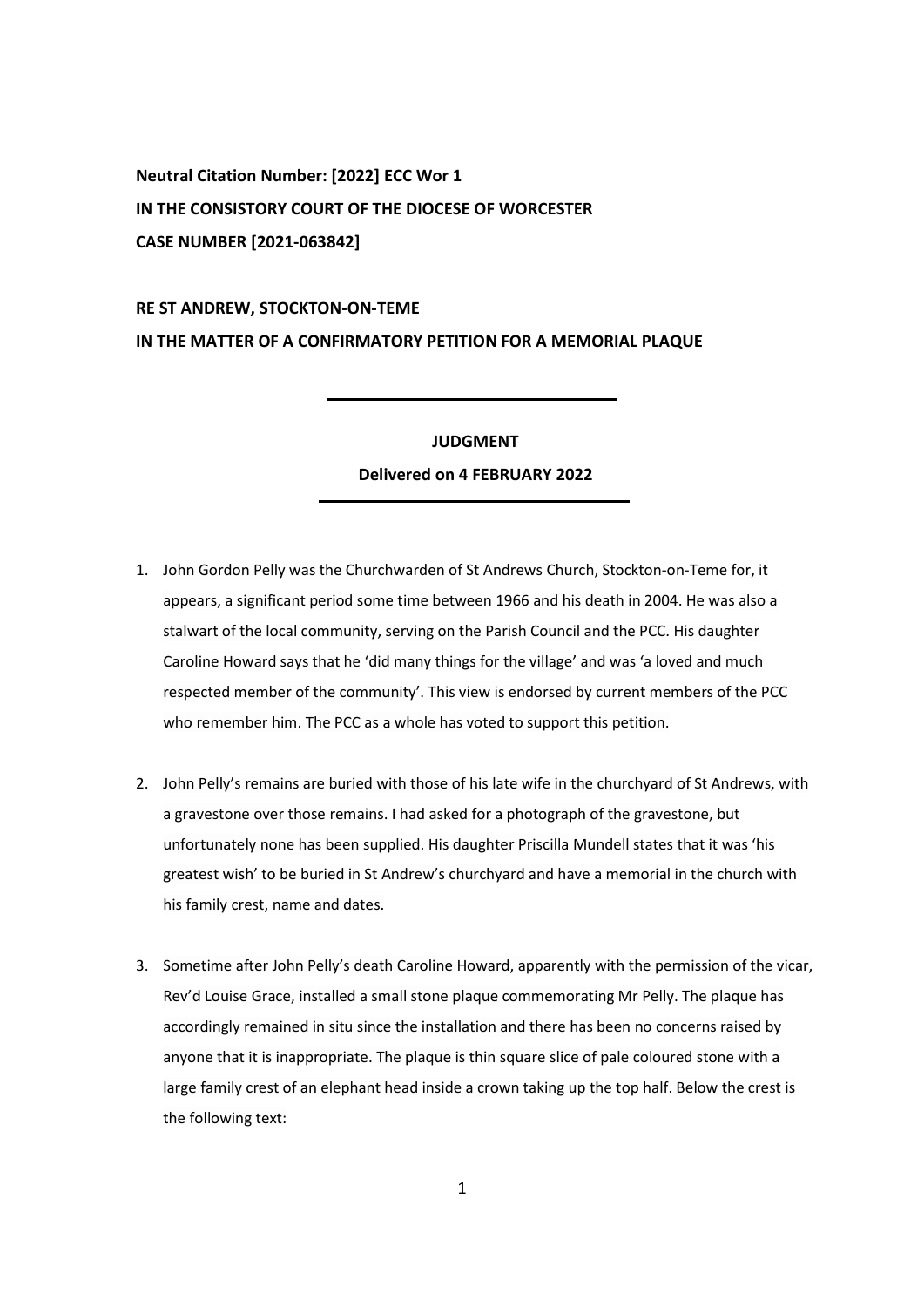IN LOVING MEMORY OF JOHN GORDON PELLY

## ANCEFORD HOUSE 1923-2004

- 4. The memorial has been screwed directly to the wall in each of its four corners with regular screws. The plaque is not mounted on any backing. It appears to have been screwed directly into the stone work, into the mediaeval stones themselves, rather than into the mortar surrounding them.
- 5. However, its condition is sadly deteriorating making it difficult to read. Mrs Howard asked the current churchwarden, Vickie Melling for permission to restore it by painting or inscribing the lettering in black. In considering this request Ms Melling discovered that the whole plaque had been installed without any faculty being granted. According to Mrs Howard, no one at that time appreciated that doing this was unlawful without the permission of the Consistory Court by way of Faculty. Mrs Mundell supports this. She says, 'We had consulted the then Rector and Parish Council and they were delighted with the idea, but no one ever mentioned we had to have permission from above. If we had known, we certainly would have filled the relevant forms in.' It is not clear whether the Parish Council was meant or the PCC. Clearly the latter, including the minister, should have known that a faculty was required.
- 6. Accordingly, Ms Melling has made an application dated 23<sup>rd</sup> September 2021 seeking a confirmatory faculty for the introduction of the memorial into the church together with permission for the inscription to be painted or inscribed in black as it is not very readable in its current condition.
- 7. As is conventional for all such applications this was referred to the Diocesan Advisory Committee who gave the following advice: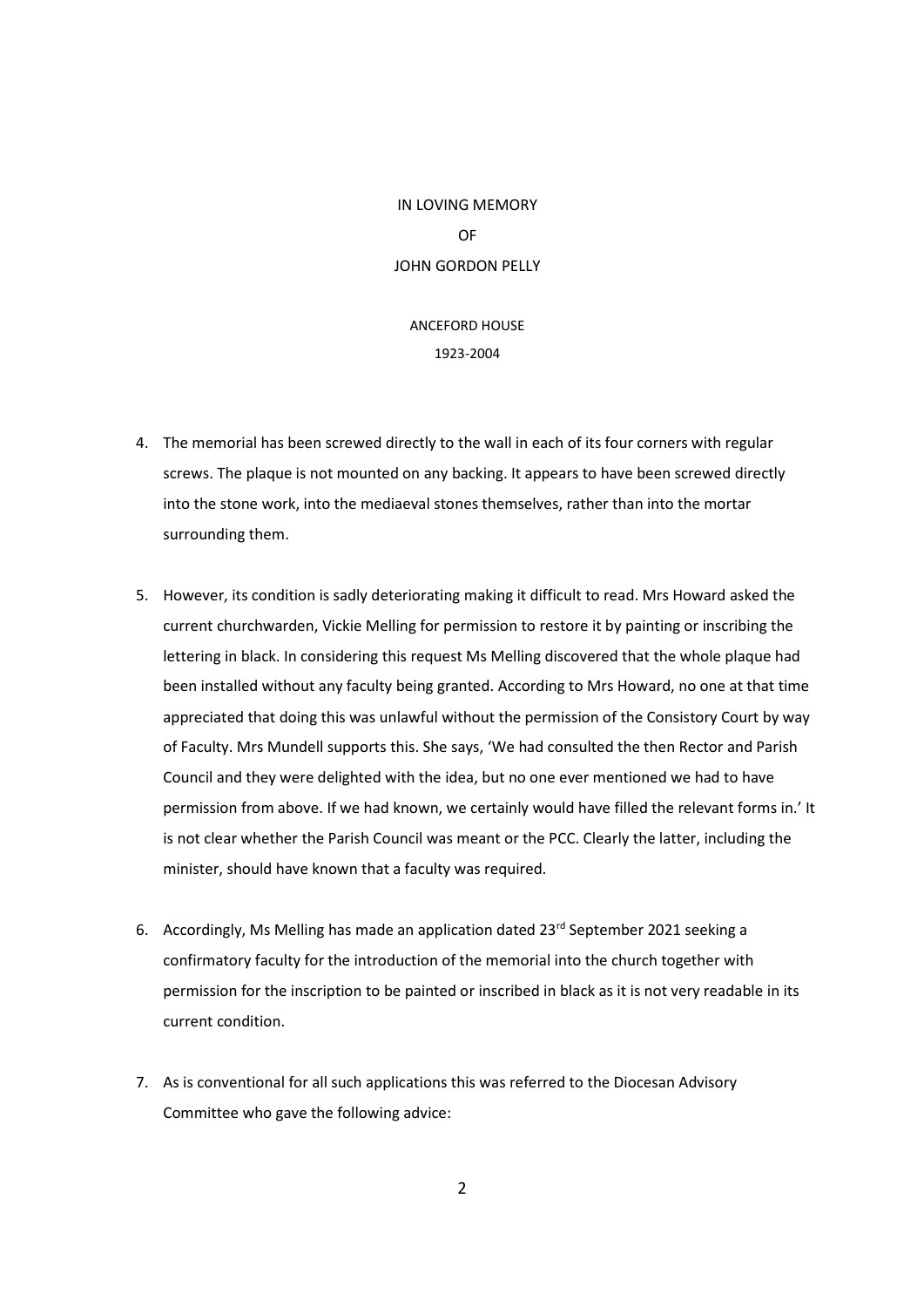The committee does not object to the works or proposals being approved by the court subject to the following provisos:

The committee note that the original installation of the plaque in c.2005 did not (for whatever reason) obtain a Faculty. The committee note that the plaque has therefore been in place for some 15+ years without complaint. The plaque as it presents is somewhat substandard; particularly the fittings which are merely standard screws. The committee have no objection to the formal retention of the plaque providing that the restoration ensures the quality of the plaque is improved. The committee suggest that a member or officer view the restored plaque and its proposed new fittings at the mason's workshop in Worcester (assuming the mason who has quoted undertaken the works) and approves the completed restoration for return to the church.

- 8. I have also asked to see photographs of the other monuments in the church so that I can consider how the Pelly plaque relates to them, in terms of size, location and quality. The other memorials vary in size, design, and material. Some are stone, others are brass. Nevertheless, all the other memorials are of rather better quality and each is placed on a background mount of a contrasting colour. The one exception appears to be a paper copy of a historic document relating to Stockton School (rather than a memorial to an individual). This seems to be inside a glass fronted picture frame, but it too is properly mounted with a contrasting cardboard mount inside the frame. The location of the Pelly memorial plaque is unobjectionable, and clearly it makes sense, if it is to be restored and replaced, to keep it in the same location to hide the damage to the stonework.
- 9. This underlines why it is so important to obtain a faculty for proposed works. Had a proper application been made and the DAC consulted at an early stage they could have ensured that a better-quality monument was installed. One that was designed to last and more in keeping with the other monuments in this handsome, ancient, grade II\* listed church and installed without damaging the historic fabric.

3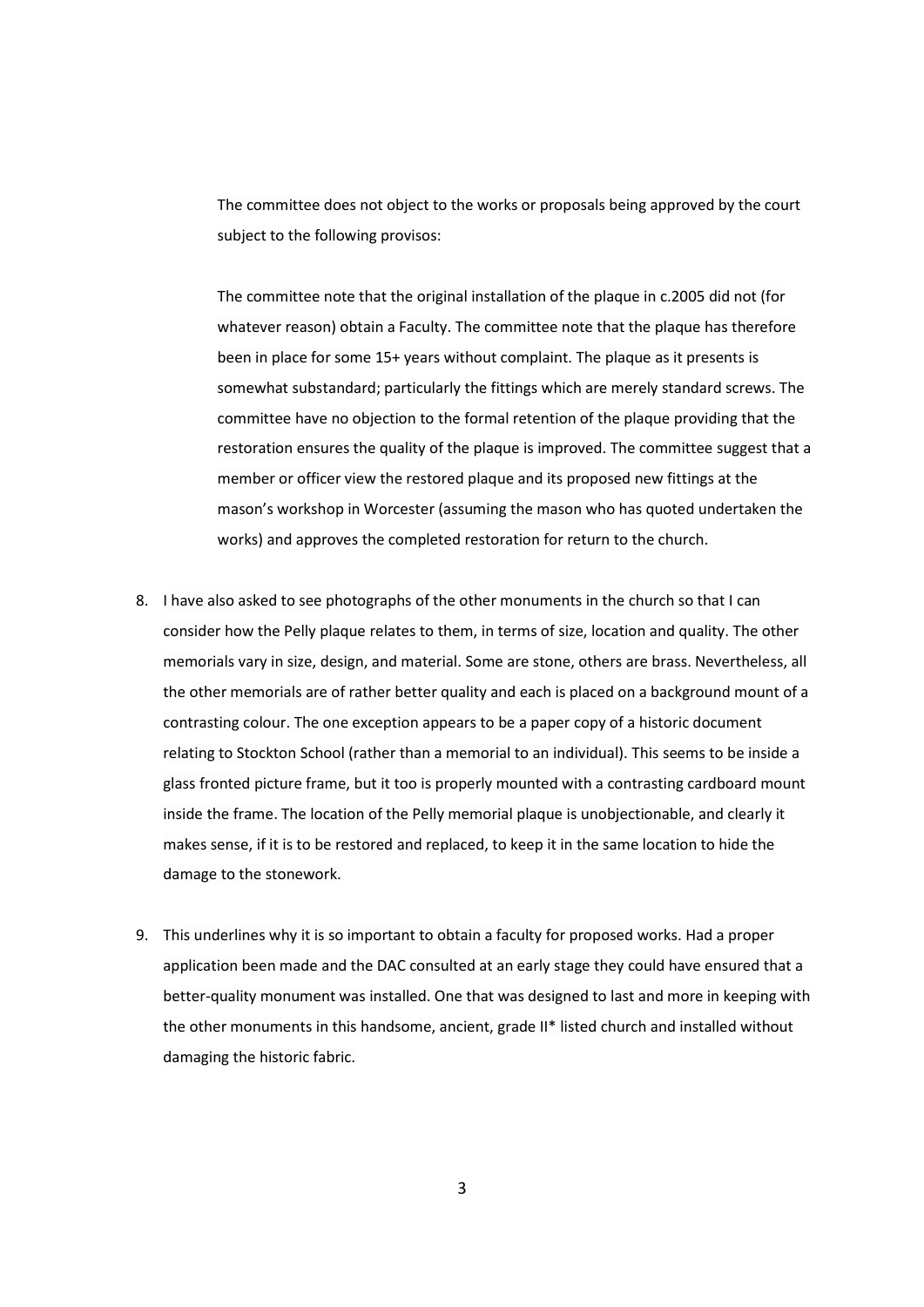- 10. As I indicated in the short judgment I wrote when asking for further information, this is a somewhat difficult matter. Memorials on consecrated ground, whether in graveyards or within a church building should be of high quality. Gravestones in a churchyard must be within particular specifications to be permitted without the need for a full faculty. This ensures that shared sacred space open to all the local community for burial of their loved ones is regulated with concern for all people affected, not just those seeking permission for a particular memorial. Churchyard regulations do not apply to memorials within the church building so a full faculty is required for any monument that is proposed to be installed. When an application is properly made in advance there is rightly the closest scrutiny of any such memorial to ensure the size, location, quality and design is appropriate for a place of worship shared by the whole community.
- 11. I also asked for more information about Mr Pelly as there is nothing on the plaque itself that explains why he should be commemorated on the walls of the church. This appears to have caused some offence to Mrs Mundell who complains that 'no-one had bothered to look up in the Parish records' to find out about Mr Pelly. With respect that is not the job of the registry clerk or of the Chancellor. It is the responsibility of petitioners to provide the relevant information in support of their application. But it does rather underline the point that the plaque is not very informative to anyone viewing it. It does not even indicate that Mr Pelly was a churchwarden of St Andrews.
- 12. Having received (most of) the information I requested I am content that Mr Pelly is entirely suitable to be commemorated by a suitable plaque on the wall of the church, and I am grateful to the current PCC for confirming the views of his daughters in this regard. However, I do think that some reference to his role as churchwarden and the dates of that should be incorporated into the monument if this is possible to do, perhaps in place of his address and years of birth and death (the latter presumably being already recorded on his tombstone). The name of Anceford House does not, from the information I have been given, particularly relate to why he is to be commemorated within the church, and again from the information provided he did not live at Anceford House from 1923 to 2004 as the plaque implies. I am told he moved into Stockton in 1966.

4